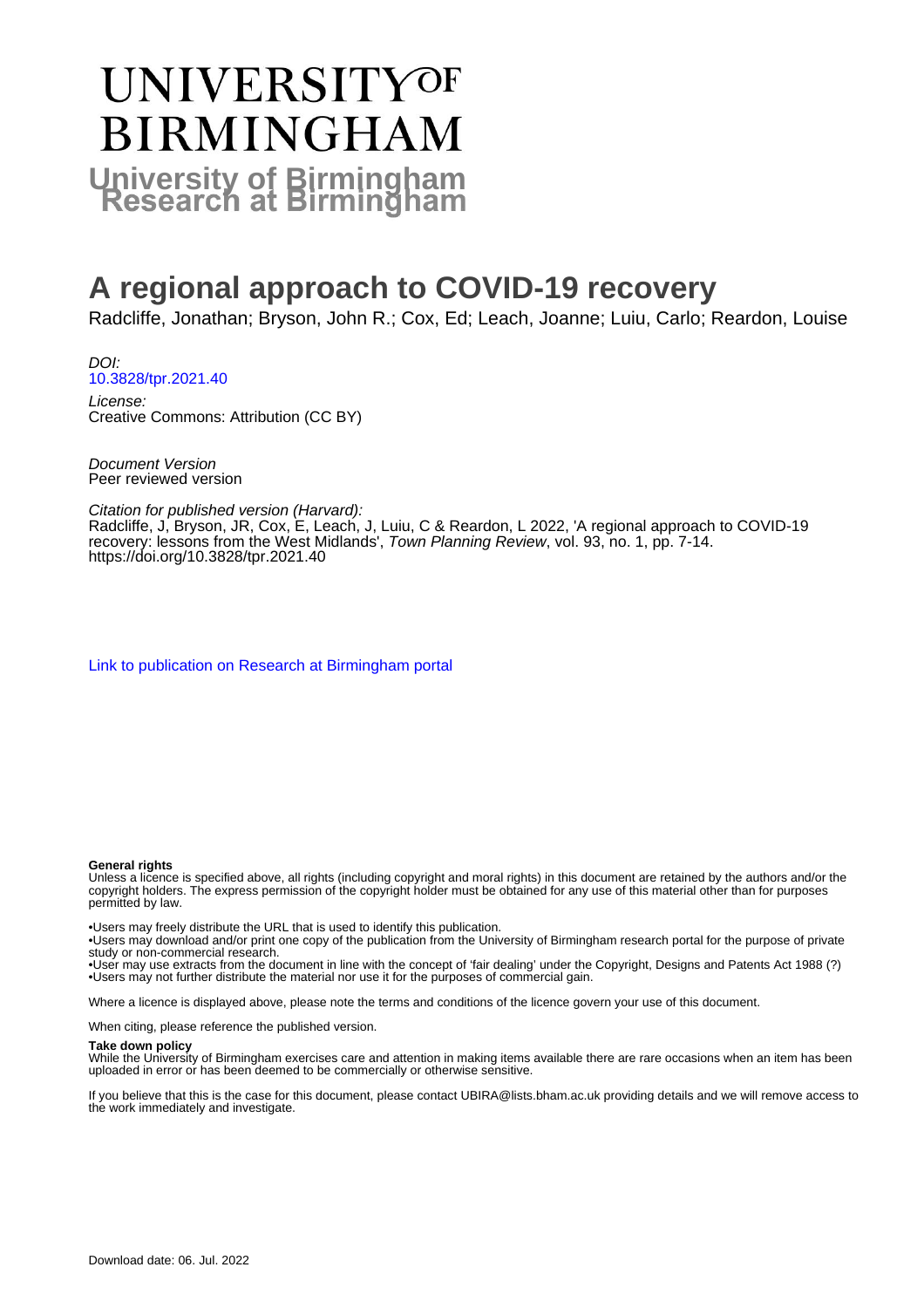Town Planning Review



## **A regional approach to COVID-19 recovery: lessons from the West Midlands**

| Journal:                               | Town Planning Review                                                                                                                                                                                                                                                                                                                                                                                                                                                                                                                                                                                                                                                                                                                                                                                                                                           |  |
|----------------------------------------|----------------------------------------------------------------------------------------------------------------------------------------------------------------------------------------------------------------------------------------------------------------------------------------------------------------------------------------------------------------------------------------------------------------------------------------------------------------------------------------------------------------------------------------------------------------------------------------------------------------------------------------------------------------------------------------------------------------------------------------------------------------------------------------------------------------------------------------------------------------|--|
| Manuscript ID                          | TPR-01-21-VP-0002.R1                                                                                                                                                                                                                                                                                                                                                                                                                                                                                                                                                                                                                                                                                                                                                                                                                                           |  |
| Manuscript Type:                       | Viewpoints                                                                                                                                                                                                                                                                                                                                                                                                                                                                                                                                                                                                                                                                                                                                                                                                                                                     |  |
| Keywords:                              | Planning, COVID-19, Recovery, Resilience, Ambidexterity, Social asset,<br>System approach, City-Region                                                                                                                                                                                                                                                                                                                                                                                                                                                                                                                                                                                                                                                                                                                                                         |  |
| Abstract:                              | Policy responses to the COVID-19 pandemic must plan for recovery to an<br>improved state and prepare for inevitable future shocks. Sub-national<br>processes are critical to achieving these aims. The West Midlands region<br>in the UK has developed a 'Community Recovery Roadmap', led by the<br>priorities and principles identified from a Citizens' Panel, and through the<br>collaboration of local governments and organisations. The place-based<br>and deliberative approach has had three key attributes that are<br>discussed: (1) ambidexterity, balancing alignment of current processes<br>and adaptability to future changes; (2) social asset building, with more<br>permissive and open methods of priority-setting; and (3) whole-systems<br>thinking, embedding networks across sub-systems and scales within<br>normal policy processes. |  |
|                                        |                                                                                                                                                                                                                                                                                                                                                                                                                                                                                                                                                                                                                                                                                                                                                                                                                                                                |  |
| SCHOLARONE <sup>*</sup><br>Manuscripts |                                                                                                                                                                                                                                                                                                                                                                                                                                                                                                                                                                                                                                                                                                                                                                                                                                                                |  |

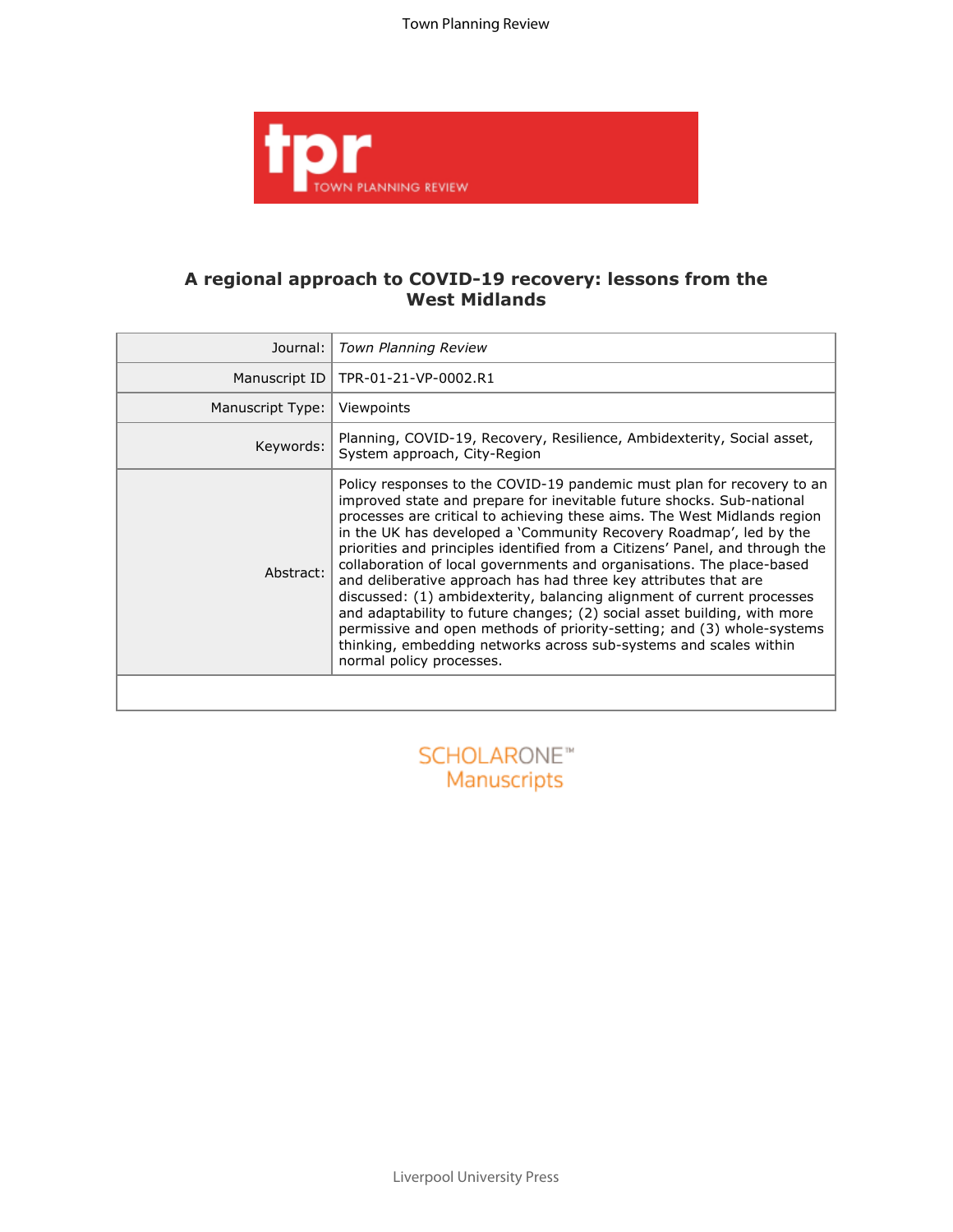#### **A regional approach to COVID-19 recovery: lessons from the West Midlands**

### **Abstract**

Policy responses to the COVID-19 pandemic must plan for recovery to an improved state and prepare for inevitable future shocks. Sub-national processes are critical to achieving these aims. The West Midlands region (UK) has developed a 'Community Recovery Roadmap', based on a place-based, citizen-led and deliberative strategy. The paper outlines three key principles/attributes that we believe can foster successful approaches to recovery, based on the West Midlands experience: (1) ambidexterity, balancing alignment of current processes and adaptability to future changes; (2) social asset building, with more permissive and open methods of priority-setting; and (3) whole-systems thinking, embedding networks across sub-systems and scales within normal policy processes.

#### **Keywords**

Planning; COVID-19; Recovery; Resilience; Ambidexterity; Social Asset; System Approach; City Region

For Review Only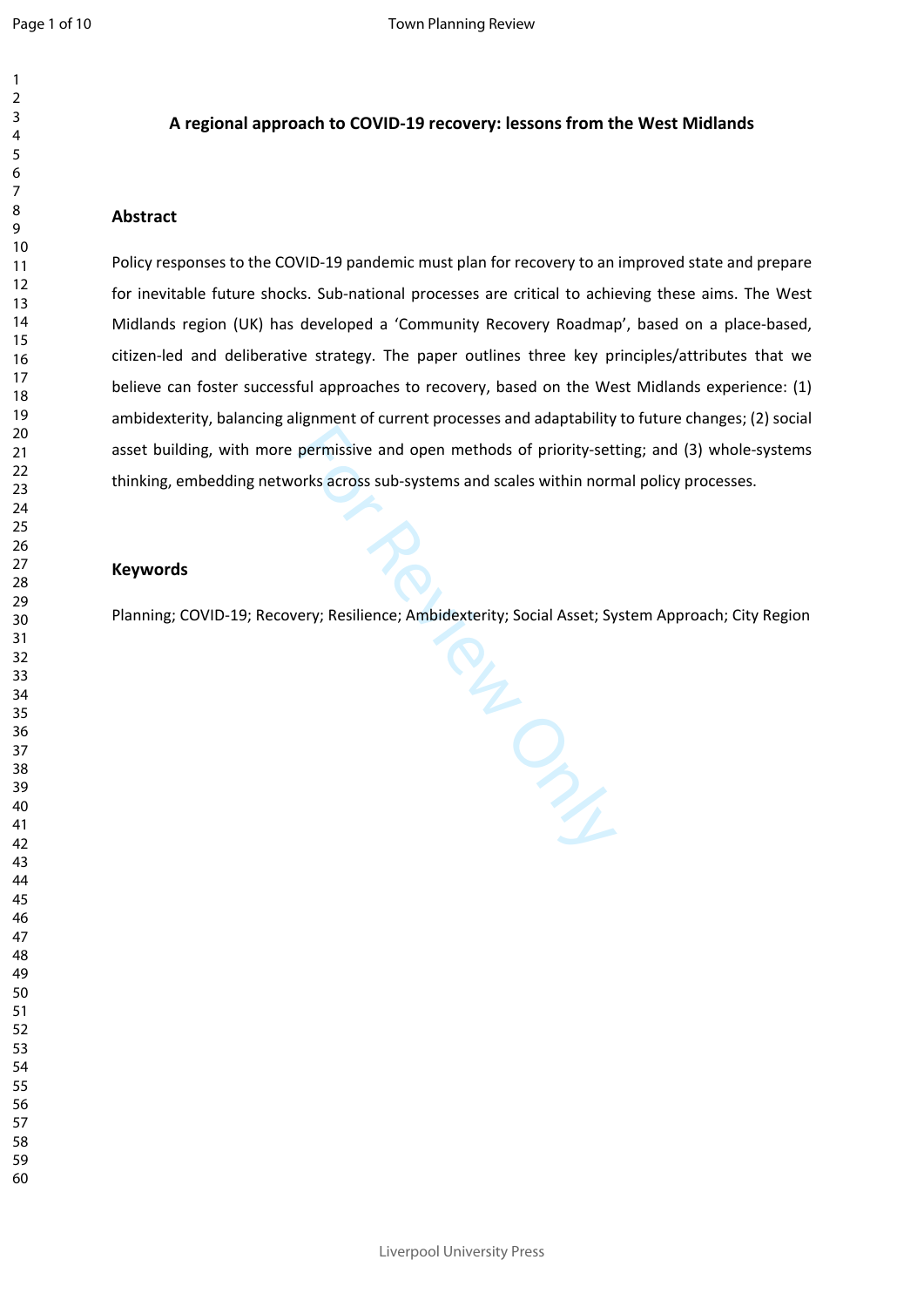Recovery from a societal 'shock' should not mean returning to a pre-existing state. Whilst shocks – which range from acute and unexpected, to chronic and anticipated - are disruptive, they also provide opportunities to create better societies, places and economies. The COVID-19 pandemic has cut through entrenched ways of living and working, resulting in some positive outcomes, including reduced air and noise pollution, increased active travel and falling carbon emissions (Leach et al*.,*  2020). Many organisations have had to rethink how they operate, with expensive business premises downsized, creating new possibilities for how cities and towns are organised. At the same time, established ways of thinking about places are having to change. For example, car-free cities are predicated upon extensive use of public transport and dense, vibrant streetscapes – neither of which are feasible during a pandemic.

participatory approach to recovery has the po<br>eties involve unique combinations of social,<br>er in particular ways to create socio-technical s<br>drivers (such as the adoption of new technolog<br>anging. The systems are also affec Taking a place-based and participatory approach to recovery has the potential for progress beyond what existed before. Societies involve unique combinations of social, technical and institutional elements that work together in particular ways to create socio-technical systems. The systems evolve in response to endogenous drivers (such as the adoption of new technologies), new thinking emerging and through behaviours changing. The systems are also affected by exogenous factors, such as COVID-19, that accelerate change: technological developments are incentivised, behaviour change is mandated. As such, all places are engaged in a continual process of recovering from different levels of shock (Deverteuil, 2016). Some changes may be temporary in their full embodiment, but even so, they cause ripples that persist across the system, making it impossible to recover to 'what was', or to 'bounce back' (Matyas and Pelling, 2014).

Elected representatives and policymakers have promoted the concept of a post-pandemic 'recovery' (HMG, 2020). The nuance, however, is in recognising the transient state of our societies. If there is talk of recovery it should not be in relation to a static point. Rather, 'recovery' should aim for an improved state that also provides better preparedness and a greater ability to respond to shocks. As such, a key focus of recovery should be on developing the tools needed to respond to future shocks.

### **Learning from the West Midlands Combined Authority's Community Recovery Roadmap**

The West Midlands Combined Authority (WMCA) region constitutes a conurbation of four million residents, comprising a young and diverse population. This region sits within central England, within a relatively centralised system of governance (Copus, Roberts and Wall 2017). Pre-COVID-19, the region was experiencing growth in the business and professional services sectors, though had underlying issues, including inequality, poverty and poor health (WMCA, 2020). Like many other regional authorities in the UK, the WMCA embarked on a process to develop a plan for 'Community Recovery' to address the social and community issues arising from the COVID-19 pandemic and beyond. A central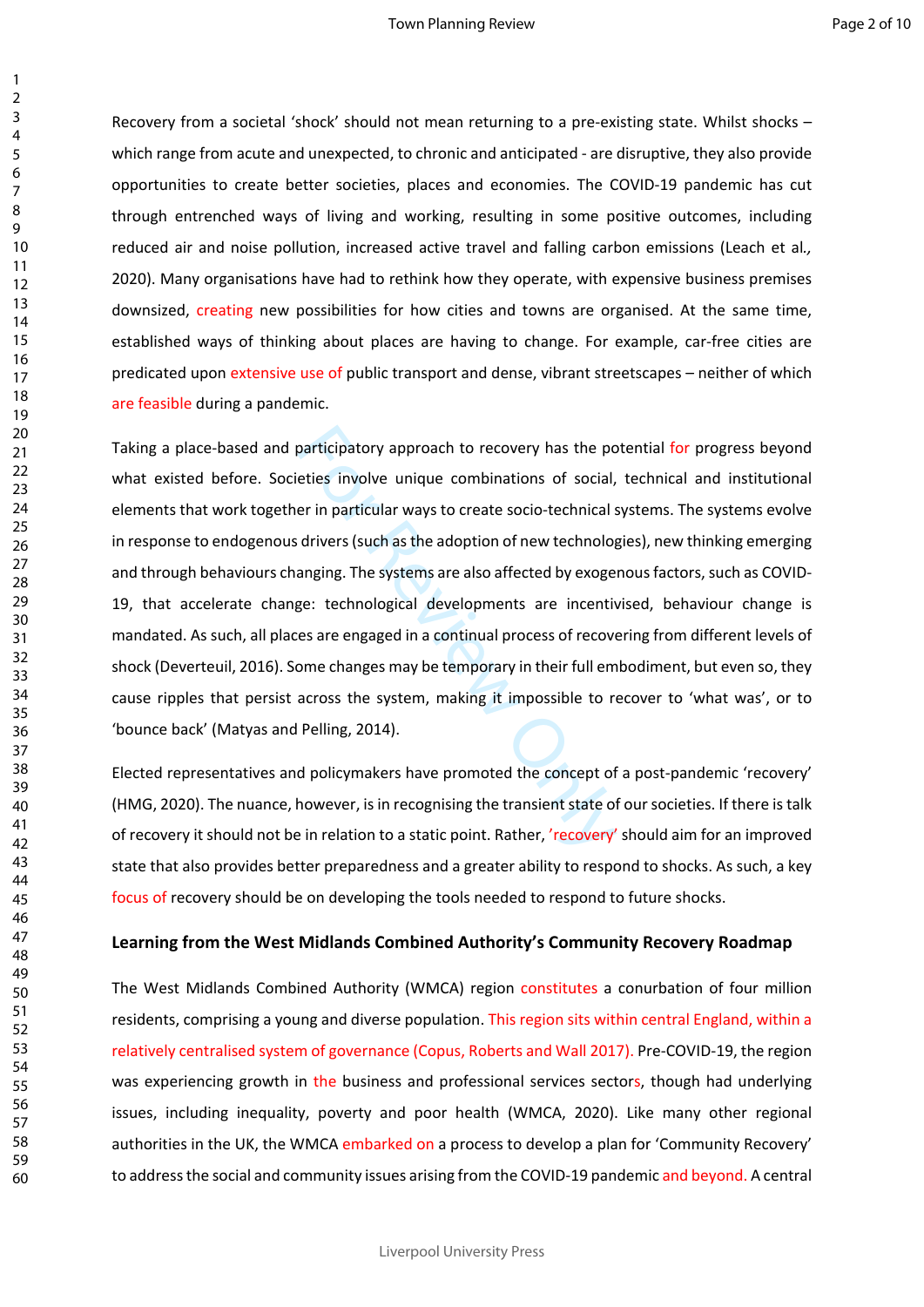$\mathbf{1}$ 

60

tenet of the plan's development was to enable residents to shape and drive the process; designed to be created with communities, not imposed upon them. In June 2020, a randomly-selected, deliberative Citizens' Panel was convened to ensure the recovery process was aligned with: 1) residents' experiences during the first lockdown and the impacts of the COVID-19 pandemic on their lives; 2) their views on the issues they thought should be the focus of the region's recovery and 3) how the Recovery Plan should be implemented and delivered (West Midlands Recovery Co-ordination Group, 2020). The panel consisted of 36 individuals, chosen to reflect and represent the regional population in terms of demographic characteristics (e.g., age, gender, ethnicity, social class, residential location and health), attitudes (e.g. political affiliation) and COVID-19 experience (e.g. of shielding and furlough). The Citizens' Panel process produced a set of six priorities and four principles to drive the approach to community recovery (Table 1).

| approach to community recovery (Table 1).                                                                    |                                                 |
|--------------------------------------------------------------------------------------------------------------|-------------------------------------------------|
| Table 1. Priorities and principles for community recovery (West Midlands Recovery Co-ordination Group, 2020) |                                                 |
| Priorities for community recovery                                                                            | Cross-cutting principles for community recovery |
| Living safely with coronavirus                                                                               | Extra help to the most affected                 |
| Assessing healthcare and improving physical health                                                           | Environmental focus                             |
| Mental health and awareness support                                                                          | Innovation and creativity                       |
| Education and young people                                                                                   | Transparency and citizen's voice                |
| Jobs and training                                                                                            |                                                 |
| Local business and high streets                                                                              |                                                 |
|                                                                                                              |                                                 |
| A mapping process was undertaken to understand the response to the COVID-19 pandemic from the                |                                                 |
| region's Local Authorities and a range of other public agencies. A survey and strategy documents             |                                                 |
| identified how the seven metropolitan boroughs; the non-constituent authorities; and the voluntary,          |                                                 |

A mapping process was undertaken to understand the response to the COVID-19 pandemic from the region's Local Authorities and a range of other public agencies. A survey and strategy documents identified how the seven metropolitan boroughs; the non-constituent authorities; and the voluntary, community and social enterprise and public sector organizations were approaching pandemic recovery and how such approaches related to the priorities and principles from the Citizens' Panel. The findings have been collected in a 'Community Recovery Roadmap' which also acts as a prospectus for government investment (West Midland Recovery Co-ordination Group, 2020). The Roadmap establishes the foundations for building a system-wide response to the pandemic and identifies key issues for recovery, good practice, opportunities for future collaborations among the Local Authorities and asks of central government to support recovery. The value of this regional approach over more local recovery efforts was recognised, and as the process unfolded, the significant added value in sharing local expertise, and identifying collaborative opportunities became clear.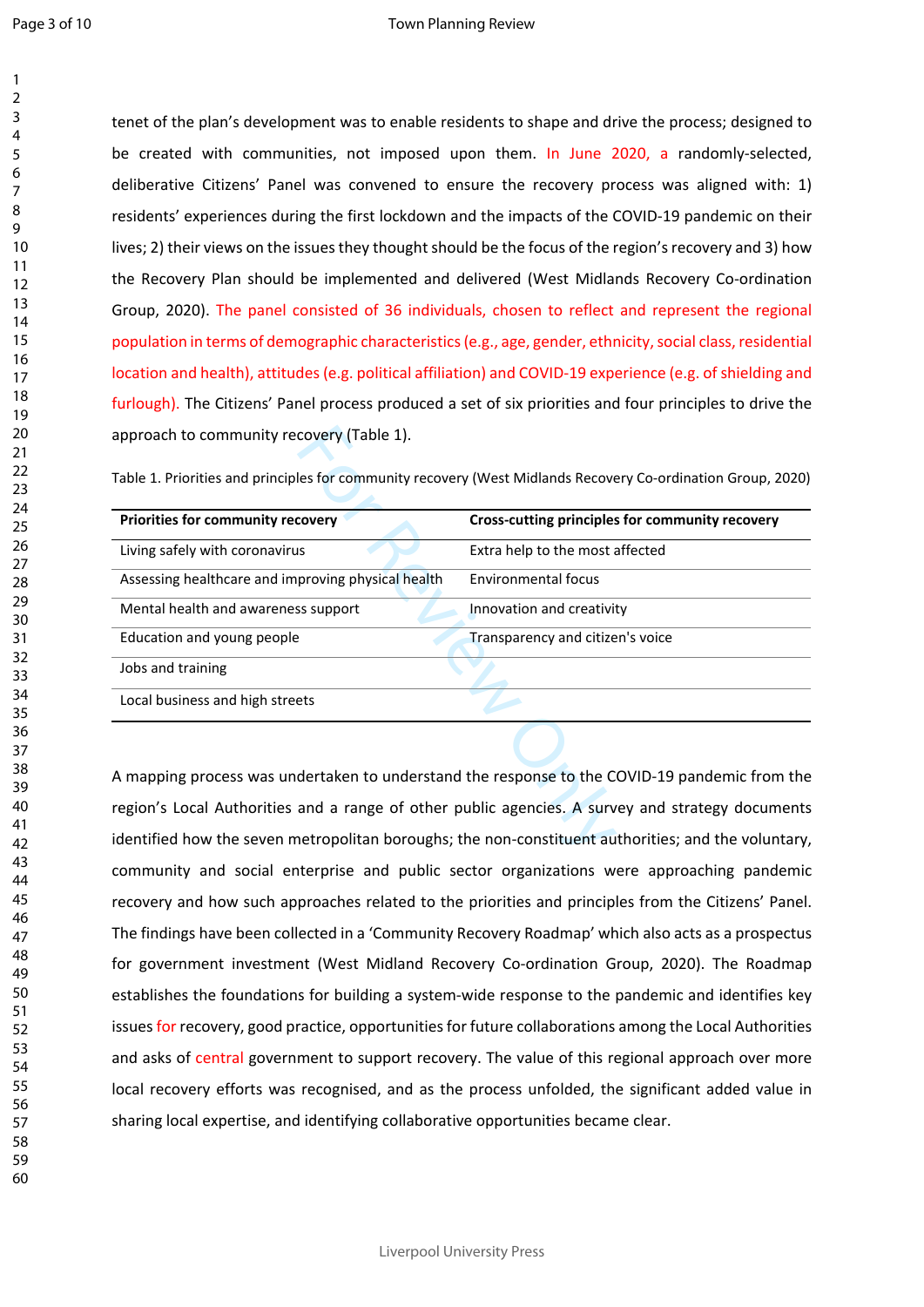Although the recovery is a work in progress, the initial stages have revealed three key attributes that can facilitate regional responses to shocks, such as the COVID-19 pandemic. These are: (1) ambidexterity, (2) social asset building and (3) whole systems thinking.

#### *Ambidexterity*

COVID-19 challenges existing approaches to the development and implementation of regional risk strategies. A region is in a continual state of 'becoming' that reflects an ongoing process of adaptation. On the one hand, this is a process that involves looking backwards to understand regional evolution as a process based on smart specialisation or existing structures, assets, resources, and connectivity (Bryson et al., 2018). On the other hand, it looks forward to identifying possible disruptions and opportunities, and to develop mitigation and adaptation strategies. In the organisational literature, ambidextrous organisations balance two diametrically opposing pressures: alignment of current processes, and adaptability to future changes (O'Reilly and Tushman, 2004). Regional planning must adopt a similar approach and develop strategies for building ambidextrous regions.

lop mitigation and adaptation strategies. In t<br>In this balance two diametrically opposing press<br>The State Comment of Comments, 20<br>and develop strategies for building ambidextron<br>eving ambidexterity, as it fosters a form of Reflexivity is crucial to achieving ambidexterity, as it fosters a form of policy process which is iterative, builds regular evaluation into its strategic development and delivery and is open to deliberation (Loorbach and Rotmans, 2010). It enables a dynamic and agile form of policymaking and policy response. Such a process requires capacity, spaces for contestation, a need to work across (and remove) silos, but also a culture open to experimentation and risk. It moves the policymaking process away from a static and reactionary process, to one which is dynamic and proactive and, in turn, better prepared.

In the West Midlands, this process has involved close-working between the Combined Authority and Local Authority officials. The mapping exercise, for example, had to provide evidence to the partners that their existing activities were being carefully considered and valued as the building blocks for future development. The Roadmap, although reflecting current activity, was deliberately written around a set of ambitions for future recovery but without specifying specific action, leaving it open and permissive.

Successful regional resilience planning is a process which reflects the artful balance of existing structures with improvisation. The ambidextrous region would have the processes, structures, and relational networks in place to deal with any sudden shock. Such regions would also appreciate the need to engage in a continual process of gradual adaptation.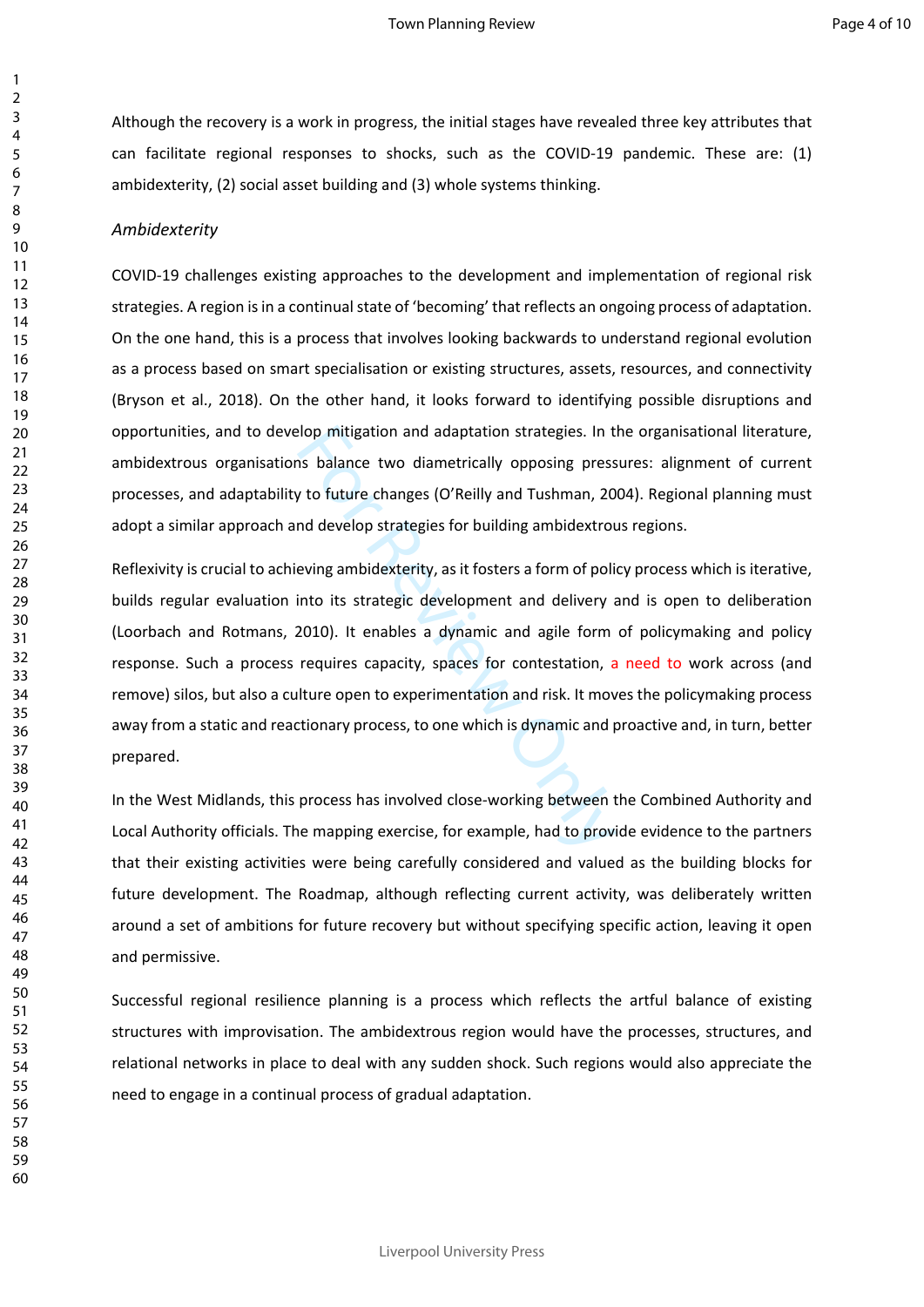#### *Social asset building*

'Build back better' was developed by the United Nations as a strategy intended to reduce the risks to people and communities of future shocks and disasters (United Nations, 2015, 2017). It focusses on 'integrating disaster risk reduction measures into the restoration of physical infrastructure and societal systems' (United Nations, 2017: 6), emphasising recovery, rehabilitation, and reconstruction. For COVID-19, this has meant a shift in focus away from national-level disaster recovery frameworks and towards local ones.

It is at the local level that the 'the unavoidable challenge of negotiating a here-and-now' comes to the fore (Massey, 2005: 140). That which 'happens every day and recurs every day: the banal, the quotidian, the obvious, the common, the ordinary, the infraordinary, the background noise, the habitual' (Perec, 1999: 210). It requires an inclusive approach to the on-going process of place-based reconfiguration led by residents rather than disaster-recovery experts (Ihnji, 2020). Success is contingent upon three considerations: diversity, improvisation and developing local solutions (Andres et al., 2019).

ne common, the ordinary, the infraordinary,<br>
). It requires an inclusive approach to the on-g<br>
sidents rather than disaster-recovery exper<br>
siderations: diversity, improvisation and develo<br>
diversity, includes enhancing co The first consideration, of diversity, includes enhancing connectivity within and between places. This is to acknowledge that place-making is a process founded upon relationships between people. Residents must be given the opportunity to engage in a continual process of place-shaping and placebuilding. The danger is that current policy-making processes decentre residents, emphasising instead contributions made by policymakers and the third sector. In the West Midlands, the decision to place residents at the heart of the Community Recovery process by forming a Citizens' Panel was key.

Second, COVID-19 has forced residents and communities to improvise in a process of place-shaping (Law et al*.,* 2020). Policymaking must learn from this process, enabling active bottom-up approaches to place-making. Consultation processes must be transformed from passive commentaries on preagendas to an active process that encourages residents and communities to identify opportunities to directly engage in place-making as an exercise in continual improvisation.

Working in lockdown the West Midlands process had a strong element of improvisation. Facilitators gave Citizens' Panel participants technical support to participate in online deliberation, with expert witnesses to the panel producing short video contributions to animate discussions. The pandemic empowered officers and politicians to 'let go' of normal patterns of project management. Furthermore, as the pandemic crisis persisted, the pressure to 'deliver a final product' was lifted, giving time and space for reflection and development.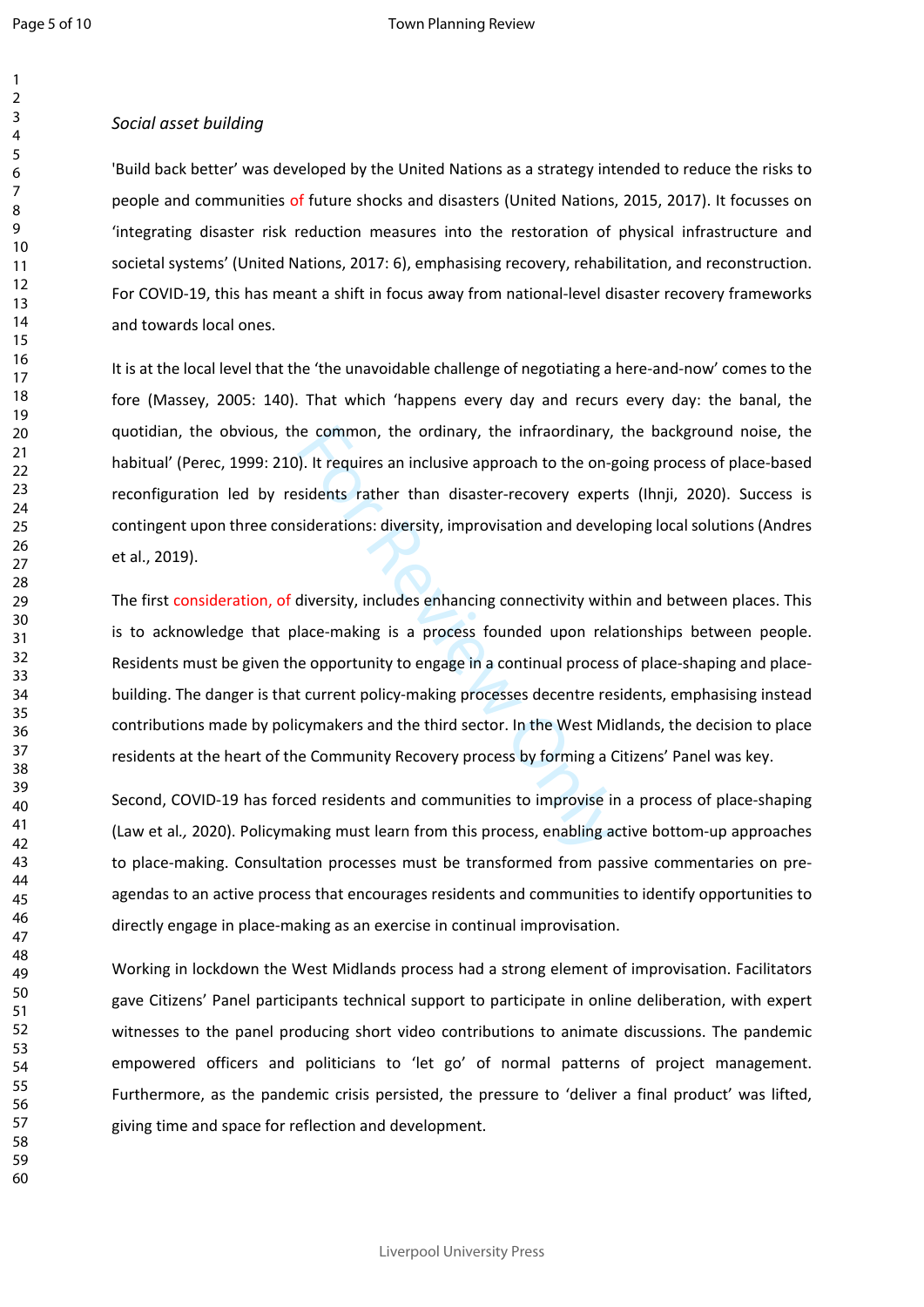Third, the application of policy to place brings to the fore policy drivers such as accountability, value for money and policy impacts. These drivers can displace residents, emphasising a productivity and efficiency approach to policymaking with optimisation as the outcome. Optimised processes and systems should still contain within them alternative pathways to deliver similar outcomes (the 'multiple realisability' described by Huneman (2018)), which, in turn, provides place-based resilience. This allows alternatives to be enacted without the need for systems failure and, as such, provide opportunities for improvised resident- and community-led recovery and place-building.

In the West Midlands, the development of a Community Recovery Roadmap – as opposed to a typical strategy or action plan – enabled multiple stakeholders to contribute to broader priorities. The Roadmap provides a platform for stakeholders to identify a wide range of resources and assets that can be mobilised in community recovery efforts. It remains to be seen whether this more permissive and open approach is successful in galvanising activity - and whether certain elements of the Roadmap prove more realisable than others.

#### *Whole-systems thinking*

unity recovery efforts. It remains to be seen w<br>
ssful in galvanising activity - and whether certa<br>
others.<br> **Example 18.4**<br>
others.<br> **Example:**<br>
to recovery recognises the interconnectednes<br>
ng of a region (Meerow et al., A whole-systems approach to recovery recognises the interconnectedness of socio-technical systems that enable the functioning of a region (Meerow et al*.,* 2016). The responses of systems to disturbances are differential, dynamic and can occur over multiple timescales – as the disturbances, or shocks, can be themselves. By understanding systems to be in non-equilibrium, the natural state should be one in which networks across sub-systems and scales are embedded within normal policy processes, drawing on evidence and analyses that are credible, salient and legitimate (Sarkki et al*.,* 2014; Cash et al*.,* 2003). Long-term planning, incorporating evidence from horizon-scanning and scenario analysis, and identification of symbiotic opportunities will reveal otherwise missed benefits (Rogers et al*.,* 2014). This architecture is best-placed at the local level in order to develop responses to the continual disturbances that impact across a region but requires light-touch co-ordination to allow for good communication and the value of collaboration to be identified and released.

The WMCA's Community Recovery Roadmap shows the value of building connections across scales, systems and sub-systems to develop responses. Alongside citizen engagement, the process for bringing together a wide range of system stakeholders across the West Midlands has been rigorous. The Recovery Co-ordination Group involves not only senior officers from Local Authorities but also representatives from public health, the police and fire services, schools, colleges and universities, as well as voluntary and community sector partners. All of these were involved in regular meetings, providing information, data and examples of good practice. For a complex system such as a region to continue to deliver desired (and improved) functions and outcomes – such as providing education and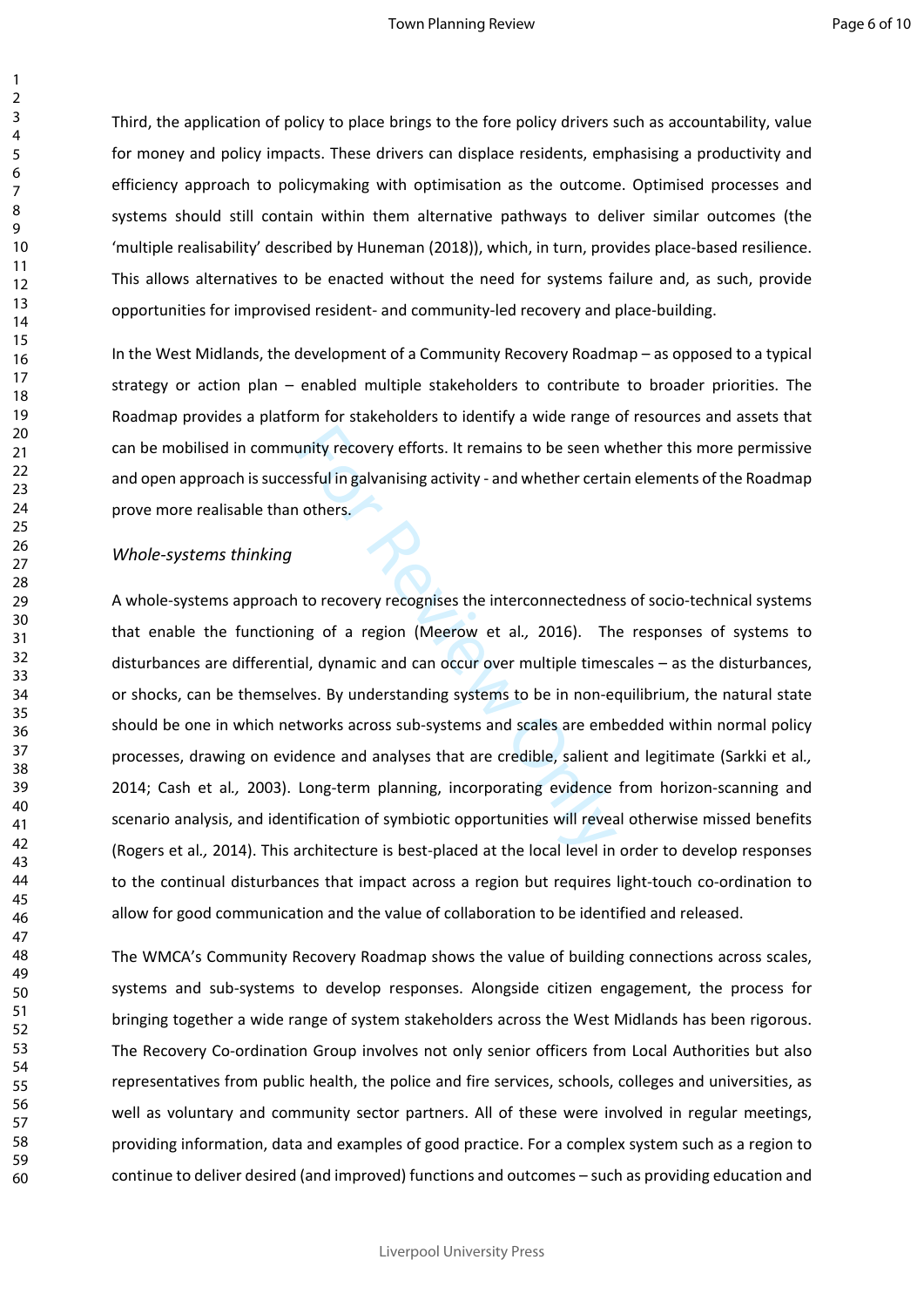$\mathbf{1}$  $\overline{2}$ 

health services to the population – there must be processes that allow for the ongoing sharing of knowledge between actors and institutions, within and across scales. A restricted view in terms of scope or time-scales can lead to perverse outcomes at a system level. Isolating responses to acute shocks (like a pandemic) or from longer-term transitions (such as decarbonisation) when they are inter-dependent may lead to interventions on one time-scale that locks-in undesirable pathways on another time-scale. Similarly, optimising a response within the boundaries of a particular sub-system misses opportunities for complementary approaches. A substantial investment in one approach can constrain future options, locking-in ways of living and working (Lombardi et al*.,* 2012).

#### **Resilience, recovery and ambidexterity**

Cities and regions are in a continual process of adjustment and adaptation to shocks that occur at varying degrees of severity. The acute shock of COVID-19 has had an immediate and considerable impact and we are yet to fully appreciate its effects. Further shocks with the same severity and scale are inevitable – think of those related to climate change mitigation and impacts. Therefore, a more sophisticated view of resilience as a shared property, not belonging to any individual system or party and that is not based upon 'returning to normal', needs to underpin recovery planning.

continual process of adjustment and adapta<br>v. The acute shock of COVID-19 has had an in<br>ully appreciate its effects. Further shocks with<br>nose related to climate change mitigation and<br>ence as a shared property, not belongin A truly ambidextrous and whole-systems approach to policymaking that incorporates social assets must be embedded at scales where the decisions made affect the constituent population and are underpinned by evidence that considers longer timescales and wider impacts. The formation of networks and connections to enable this approach implies a focus on activity which engages citizens and brings together multiple stakeholders, which may have a cost but should lead to a better alignment of activity and resource that is more likely to achieve positive outcomes.

The steady centralisation of decision-making has led to an erosion of capacity and capability in local and regional government to facilitate multi-agency working between different sub-national scales (Hambleton 2017; Jones 2018). However, as the West Midlands has shown, there is still scope and appetite for place-based connections that provide the necessary agility and flexibility to improve responses both to acute shocks and long-term transitions, not least by empowering residents as active participants.

#### **References**

ANDRES, L., BAKARE, H., BRYSON, J.R., KHAEMBA, W., MELGAÇO L., & MWANIKI G.W. (2019), 'Planning, temporary urbanism and citizen-led alternative-substitute place-making in the Global South', *Regional Studies*, https://doi.org/10.1080/00343404.2019.1665645.

BRYSON, J.R., ANDRES, L. and MULHALL, R. (2018), *A research agenda for regeneration economies: reading city-regions*, Cheltenham, Edward Elgar.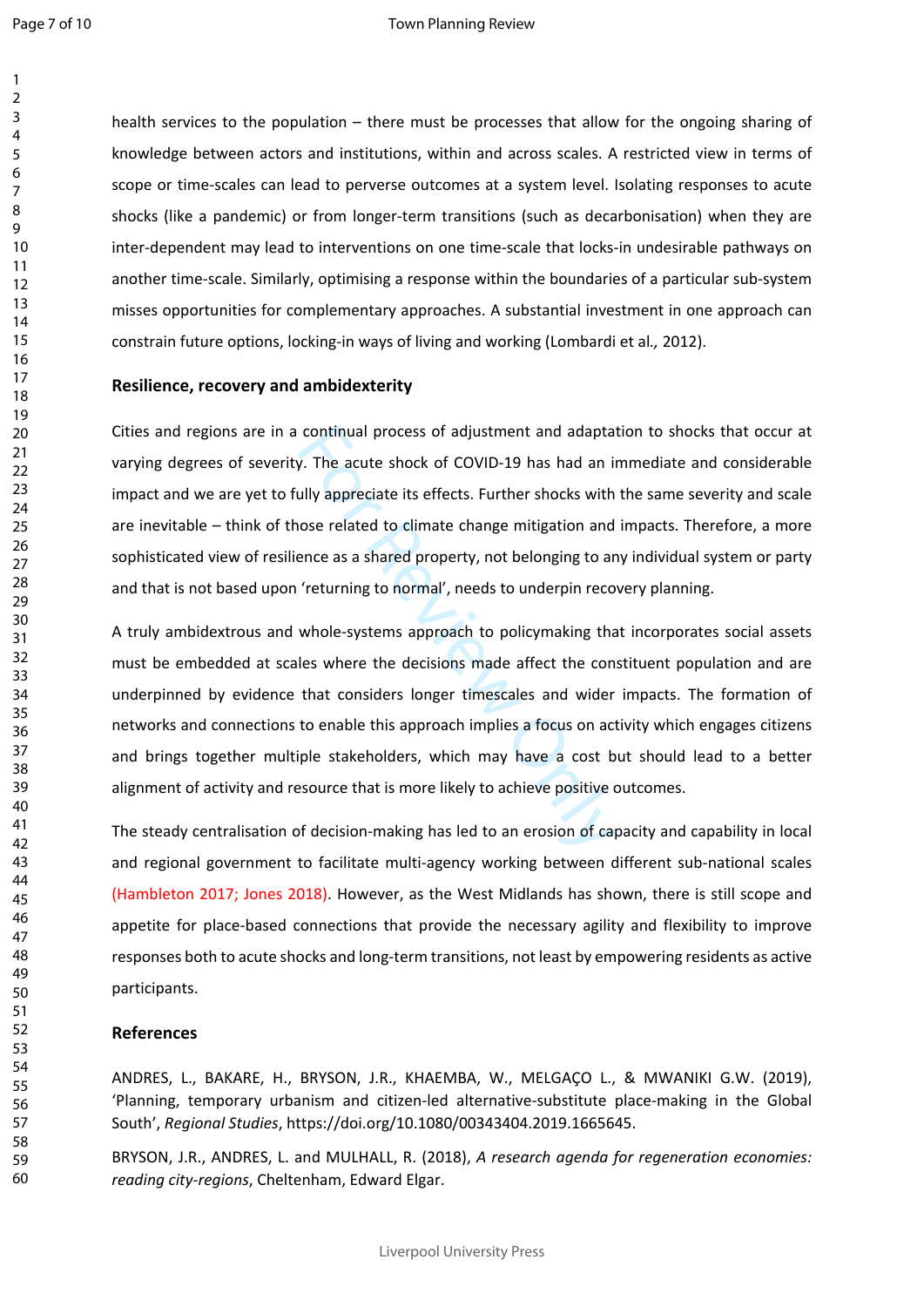CASH, D. W., CLARK, W.C., ALCOCK, F., DICKSON, N. M., ECKLEY, N., GUSTON, D.H., JÄGER, J., MITCHELL, R.B. (2003). 'Knowledge systems for sustainable development', *Proceedings of the national academy of sciences,* **100** (14), 8086-8091.

COPUS, C., ROBERTS, M., AND WALL, R. (2017) *Local Government in England: Centralisation, Autonomy, and Control,* London, Palgrave Macmillan

DEVERTEUIL, G. (2016), *Resilience in the post-welfare inner city*, Bristol, Policy Press.

HAMBLETON, R. (2017) 'The super-centralisation of the English state – Why we need to move beyond the devolution deception', *Local Economy: The Journal of the Local Economy Policy Unit*, **32** (1), 3-13

HM GOVERNMENT (2020a), *The next chapter in our plan to rebuild: The UK Government's COVID-19 recovery strategy*. [https://www.gov.uk/government/publications/our-plan-to-rebuild-the-uk](https://www.gov.uk/government/publications/our-plan-to-rebuild-the-uk-governments-covid-19-recovery-strategy)[governments-covid-19-recovery-strategy](https://www.gov.uk/government/publications/our-plan-to-rebuild-the-uk-governments-covid-19-recovery-strategy) (accessed 14 January 2021).

HUNEMAN, P. (2018) 'Realizability and the varieties of explanation', *Studies in History and Philosophy of Science Part A*, **68**, 37-50.

IHNJI, J. (2020), 'Towards Resilient cities that care: imaging more equitable and sustainable urban futures after the COVID-19 pandemic', *Town Planning Review*, <https://doi.org/10.3828/tpr.2020.47>.

JONES, M. (2018), 'The march of governance and the actualities of failure: the case of economic development twenty years on.' *International Social Science Journal,* **68**, 25-41.

LEACH J.M., POWRIE W., STRINGFELLOW A. (2020), *Rethinking Infrastructure and Cities for a Covid-19 World: A UKCRIC Prospectus*. London, The UK Collaboratorium for Research on Infrastructure and Cities.

LAW, L., AZZALI, S. AND CONEJOS, S. (2020), 'Planning for the temporary: temporary urbanism and public space in a time of COVID-19', *Town Planning Review*, https://doi.org/10.3828/tpr.2020.48.

LINDBLOM, C.E. (1959), 'The Science of Muddling Through", *Public Administrative Review*, **19** (2), 79- 88.

Examply and the varieties of explanation, *studi*<br>
Resilient cities that care: imaging more equit<br>
pandemic', Town Planning Review, https://do<br>
arch of governance and the actualities of fai<br>
on.' International Social Scien LOMBARDI D.R., LEACH J.M., ROGERS C.D.F., ASTON R., BARBER A., BOYKO C.T., BROWN J., BRYSON J., BUTLER D., CAPUTO S., CASERIO M., COLES R., COOPER R., COYNE R., FARMANI R., GATERELL M., HALE J., HALES C., HEWITT C.N., HUNT D.V.L., JANCOVIC L., JEFFERSON I., MACKENZIE A.R., MEMON F.A., PHENIX-WALKER R., PUGH T.A.M., SADLER J.P., WEINGAERTNER C., WHYATT J.D. (2012), *Designing Resilient Cities: A Guide to Good Practice*. Bracknell, IHS BRE Press

LOORBACH, D and ROTMANS, J. (2010) 'The practice of transition management: Examples and lessons from four distinct cases', *Futures*, **42** (3), 237-246.

MARTIN, R. (2012), 'Regional economic resilience, hysteresis and recessionary shocks', *Journal of Economic Geography*, **12** (1), 1-32.

MASSEY, D. (2005), *For Space*, London, Sage.

MATYAS, D. and PELLING, M. (2015), 'Positioning resilience for 2015: the role of resistance, incremental adjustment and transformation in disaster risk management policy', *Disasters*, **39** (s1), s1 s18.

MEEROW, S., NEWELL, J.P. and STULTS, M. (2016), 'Defining urban resilience: A review', *Landscape and Urban Planning*, **147**, 38-49.

1 2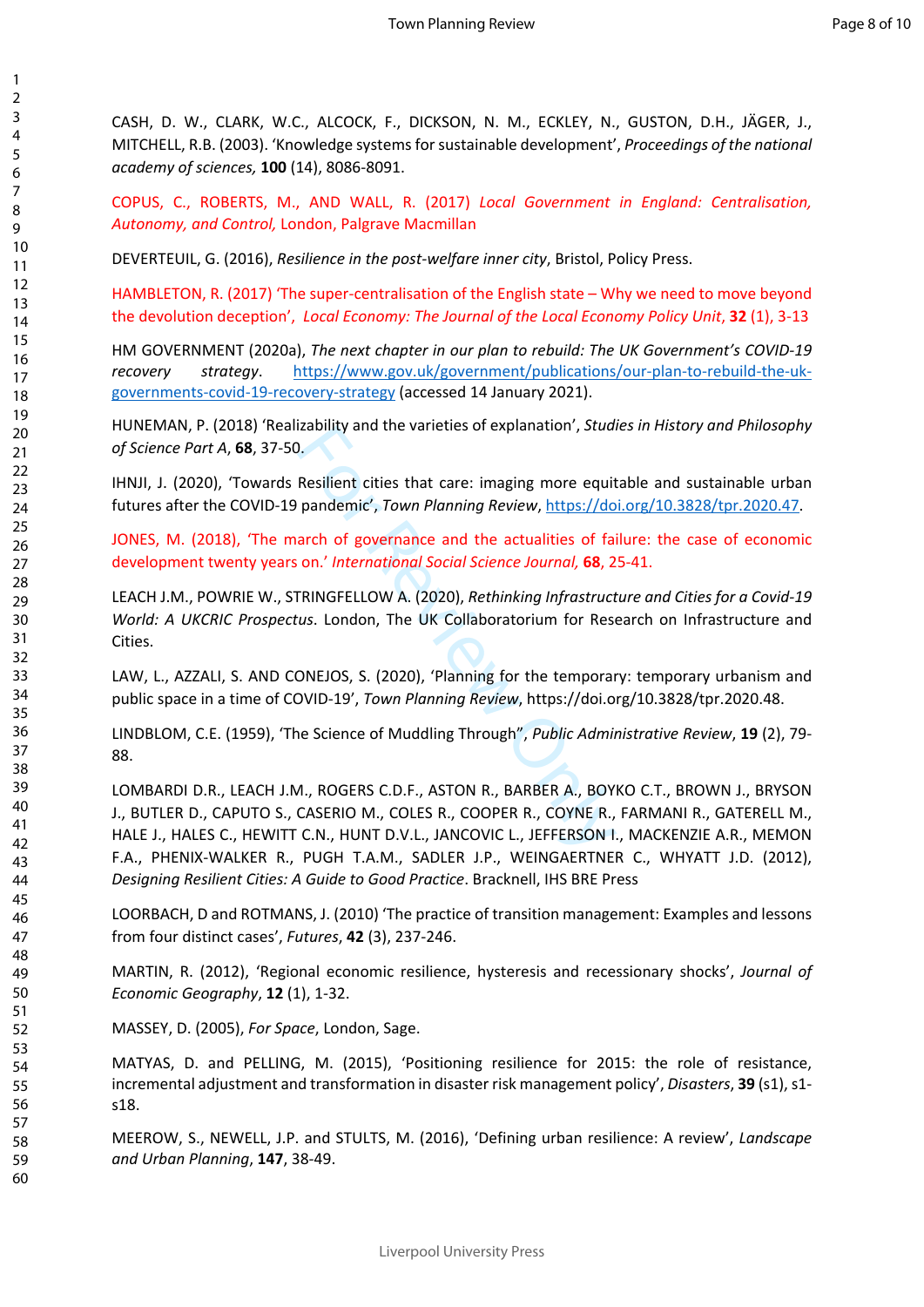$\mathbf{1}$  $\overline{2}$  $\overline{3}$  $\overline{4}$  $\overline{7}$ 

O'REILLY, C.A. and TUSHMAN, M.L. (2004), 'The ambidextrous organization', *Harvard Business Review*, (4), 74-81.

PEREC, G. (1999), 'Approaches to What', in G. Perec (eds), *Species of Spaces and other Pieces*, London, Penguin, 209-2012.

PHILLIPS R. (2018), 'Georges Perec's experimental fieldwork; Perecquian fieldwork', *Social & Cultural Geography*, **19** (2), 171-191.

ROGERS C.D.F., SHIPLEY J., BLYTHE P., BRAITHWAITE P.A., BROWN C., COLLINS B.S., JUNED S., MACKENZIE A.R., MILLER R., PAWLYN M., PRICE J., SWAIN C., TIGHT M.R., TINDALE S., TOYNE P., LEACH J.M. (2014) *Future Urban Living: A Policy Commission Investigating the Most Appropriate Means for Accommodating Changing Populations and Their Needs in the Cities of the Future*, Birmingham, University of Birmingham, ISBN 978-0-7044-2843-0.

SARKKI, S., NIEMELÄ, J., TINCH, R., VAN DEN HOVE, S., WATT, A., & YOUNG, J. (2014), 'Balancing credibility, relevance and legitimacy: a critical assessment of trade-offs in science–policy interfaces', *Science and Public Policy*, **41** (2), 194-206.

UNITED NATIONS (2015), *Sendai Framework for Disaster Risk Reduction 2015-2030*, United Nations.

UNITED NATIONS (2017), *Build Back Better in recovery, rehabilitation and reconstruction*, United Nations Office for Disaster Risk Reduction.

WEST MIDLANDS RECOVERY CO-ORDINATION GROUP (2020), *Levelling-up the West Midlands. Our Roadmap to community recovery and prospectus for government*, Birmingham, West Midland Combined Authority.

 $P_{\lambda_\mu}$ 

WMCA (2020) *State of the Region 2020.* Birmingham, West Midland Combined Authority.